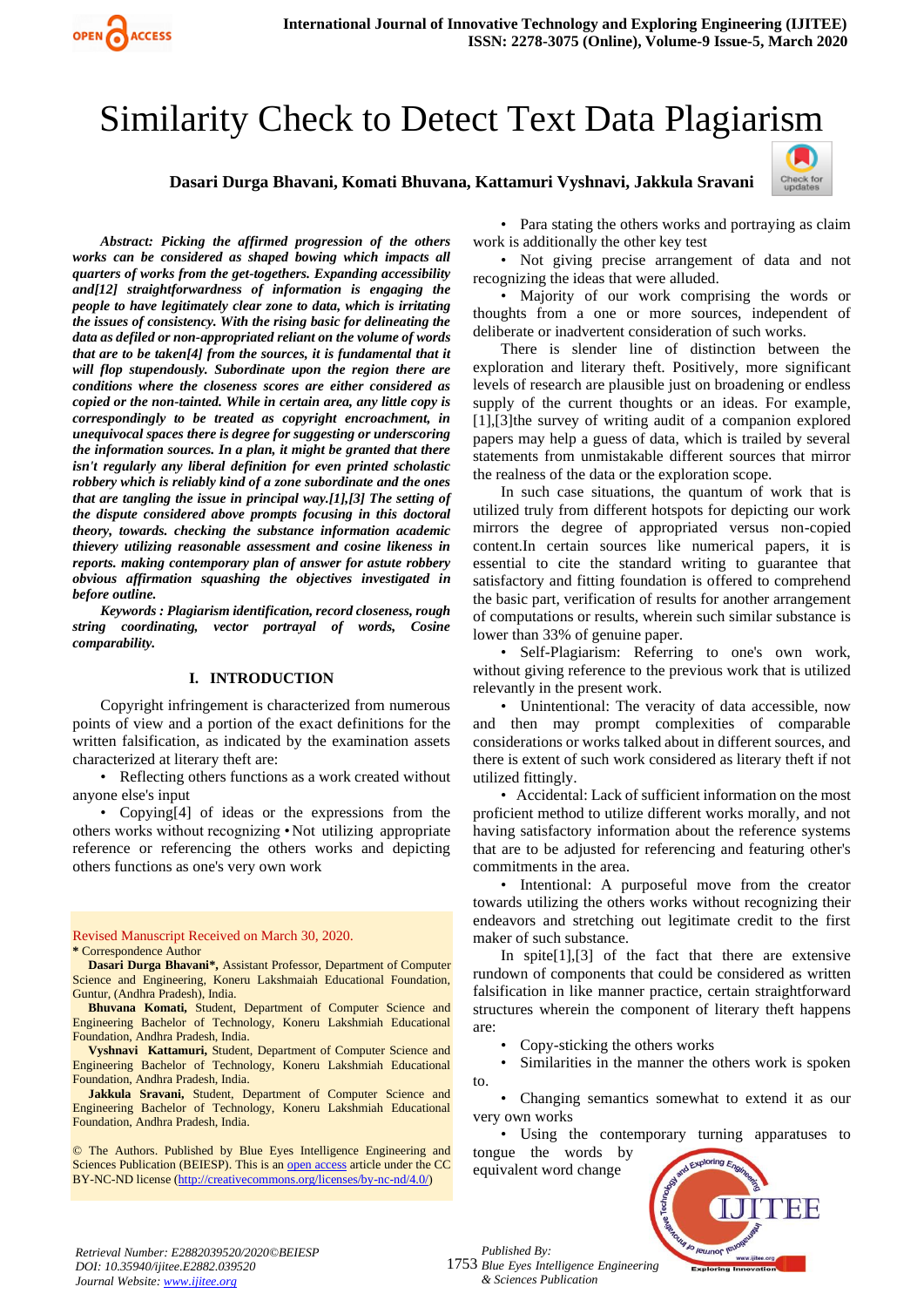• Artistic copyright infringement conditions where others innovativeness is anticipated as claim work.

• Code unoriginality conditions, wherein the calculations, codes or classes[12] and so forth of different applications are utilized without educated assent regarding the first designers.

• Offering citations or references however not giving sufficient data or up-dated reference to such data.

• Lack of utilizing the quotes and neglecting to recognize precise components from the alluded substance or setting.

• Not utilizing the reference positions like emphasizing the replicated/posted substance of others works.

• Miss data of references as inaccurate or non-existent unique arrangement of sources.

The copyright infringement as cross language content interpretation and utilizing them without referencing to the genuine work elements.



**FIG 1.Different models of plagiarism are stated as**

# **II. EXISTING MODELS OF PLAGIARISM**

Numerous contemporary arrangements can identify unoriginality utilizing certain key highlights. With the rising progressions of IT arrangements, web search of copyright infringement has changed the elements and it has gotten a lot simpler to identify the literary theft works utilizing the computerized programming application frameworks. Indeed, even the technique for recognizing the written falsification in a substance has advanced over time frame. Adjustment of copyright infringement discovery instruments are significantly founded on semantic or measurable strategies or the blend of both, to accomplish increasingly precise outcomes.

## **III. REVIEW CRITERIA**

Written falsification as a rule center around assessing similitude[1],[12] score from organized or unstructured reports, in contrasted with the corpus database which establishes scores of reference papers, utilizing the questioning of words or messages, here are the few approaches that we studied.

#### **A. Plagiarism detection in text documents**

The trial study uncovered that the recognition of written falsification through idea significance appraisal conveys better execution that contrasted with[12] word succession based methodologies. When the portrayed model mirrors the idea situated written falsification identification is a lot of critical contrasted with the content based literary theft. The content based models[1],[3] point of confinement to discovery of summarized writings. In a differentiating situation, it neglects to have an extensive standpoint of the introduction. Be that as it may, the proposed idea significance portrayed from reference-arranged literary theft identification is hearty and can convey ideal precision for identifying summarized and the interpreted sort of counterfeiting sets.

## **B. Quick literary theft location dependent on Simple record closeness**

They proposed a copyright encroachment disclosure count subject to a fundamental record closeness[1],[3] and an improvement to the getting ready time of the estimation in its utilization. We surveyed the effect of the improvement by driving investigations with record data that included composed adulterations. Accordingly, we found that the improvement can lessen the dealing with time of the computation to around one-twentieth for a 6.4% decrease of the exactness.

## **C. Plagiarism detection different methods and their analysis**

This paper portrays in a nutshell the three unique strategies utilized for written falsification identification. The Text-based PDS persuade in identifying nearby types of copyright infringement, for example,[12] short sections of duplicated or just marginally summarized content. Interestingly, they come up short, to identify summarized and deciphered literary theft. The reference put together approach is based with respect to reference investigation and permits[1],[3] copy and written falsification discovery regardless of whether a record has been reworded or deciphered. Shape based counterfeiting for flowchart exhibits a strategy for identifying stream outline figure written falsification dependent on shape-based picture handling yet neglects to recognize literary theft between various sorts of figures. Along these lines literary theft discovery framework ought not be founded on single strategy however should be founded on the mix of various unoriginality location techniques.

## **D. Content Similarity strategy for text data plagiarism detection**

The setting comparability between speculate report and source record can be estimated as pursues, Find the proportion[12],[4] of watchwords existing in both source and suspect archive against all out number of catchphrases exists in source archive. Discover the proportion of creators existing in both source and suspect archive against complete number of creators exists in[1],[3] source record. Discover the proportion ofreferencetitles existing in both source and suspect record against absolute number of reference titles exists in source archive.



*Retrieval Number: E2882039520/2020©BEIESP DOI: 10.35940/ijitee.E2882.039520 Journal Website[: www.ijitee.org](http://www.ijitee.org/)*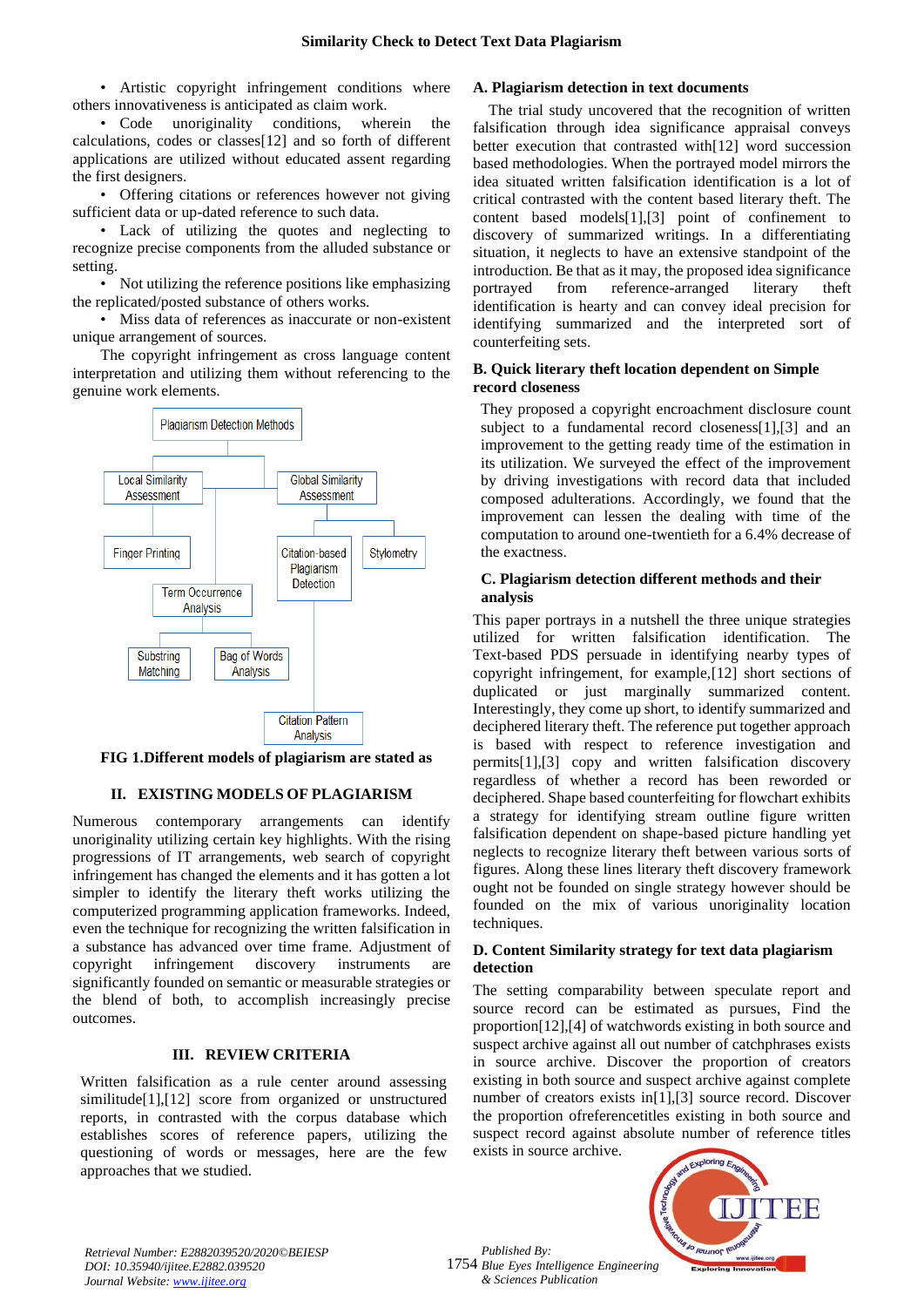

At that point the setting similitude can be estimated as the converse of the total estimation of the closeness proportions delineated for watchwords, reference creators, reference titles,which is as

| (keyword similarity ratio +) <sup>-1</sup> |  |
|--------------------------------------------|--|
| $1 - \alpha$ authros similarity ratio +    |  |
| titles similarity ratio                    |  |

## **E.Cosine matching**

The cosine equivalence between two vectors (or two chronicles on the Vector[12],[13] Space) is a measure that figures the cosine of the point between them. This estimation is an estimation of bearing and not degree, it will in general be seen as an assessment between documents on an institutionalized space since we're not taking into the idea simply the enormity of each word check of each report, anyway the edge between the records[13]. What we have to do to create the cosine equivalence condition is to understand the state of the spot thing for the cosθ.

 $Cosθ = A.B/||A||.||B||$ 



**IV. BLOCK DIAGRAM** 

## **Fig. 2.Text Classification Process**

## **V. ALGORITHM**

#### **A. Main Process**

Consider source and Target Documents.

Step1: Read document and split it.

Step 2: Generate Similarity Matrix across sentences.

Step 3: Rank sentences in similarity matrix.

Step 4: Sort based on rank.

Step 5: Display the no of plagiarized sentences and total plagiarism rate.

## **B. Pre-Processing**

1.Removing exclamatory marksi.e., symbols from document.

2.Remove leading spaces of each word in document.

3.For each line remove stop words set

4.Consider each word as token in the dr.

5.Apply Similarity process.

# **C. Finding similarity using Cosine Similarity**

Based on cosine similarity each sentence plagiarism is detected. Similarity=A.B/||A||.||B||

TF→Term Frequency

*Retrieval Number: E2882039520/2020©BEIESP DOI: 10.35940/ijitee.E2882.039520 Journal Website[: www.ijitee.org](http://www.ijitee.org/)*

How frequently the term occurs in the document. IDF $\rightarrow$ log(total no. of documents with the term in it)

## **VI. RESULTS AND DISCUSSION**

The proposed model contrasts the objective archive and at least one given source reports. The proposition is an solo learning model; subsequently the highlights and their optimality ought to be characterized from the source archives. We utilized scholar to get source and target reports.

|                            | **Plagiarism Checker** |
|----------------------------|------------------------|
| <b>Select Source Files</b> |                        |
| <b>Select Target Files</b> |                        |
| Check Plagarism            |                        |
|                            |                        |
|                            |                        |
|                            |                        |
|                            |                        |
|                            |                        |
|                            |                        |
|                            |                        |
|                            |                        |

## **Fig. 3. Plagiarism Checker**

Rate of plagiarism for each and every sentence is detected from that whole plagiarism rate is found.



## **Fig. 4 plagiarismfound**

Future research can be examined the extent that limit with respect to formative computational systems for modifying[1] remarkable estimations identifying with content redefinition towards keeping up a key good ways from the predictability. Such models can reinforce in changing the thought, setting and semantic significance confinements that are express to concentrate on the region set of precedents.

Considering the present course of action of data, it is essential that a lot of them rely upon estimations, for perceiving the composed misrepresentation.